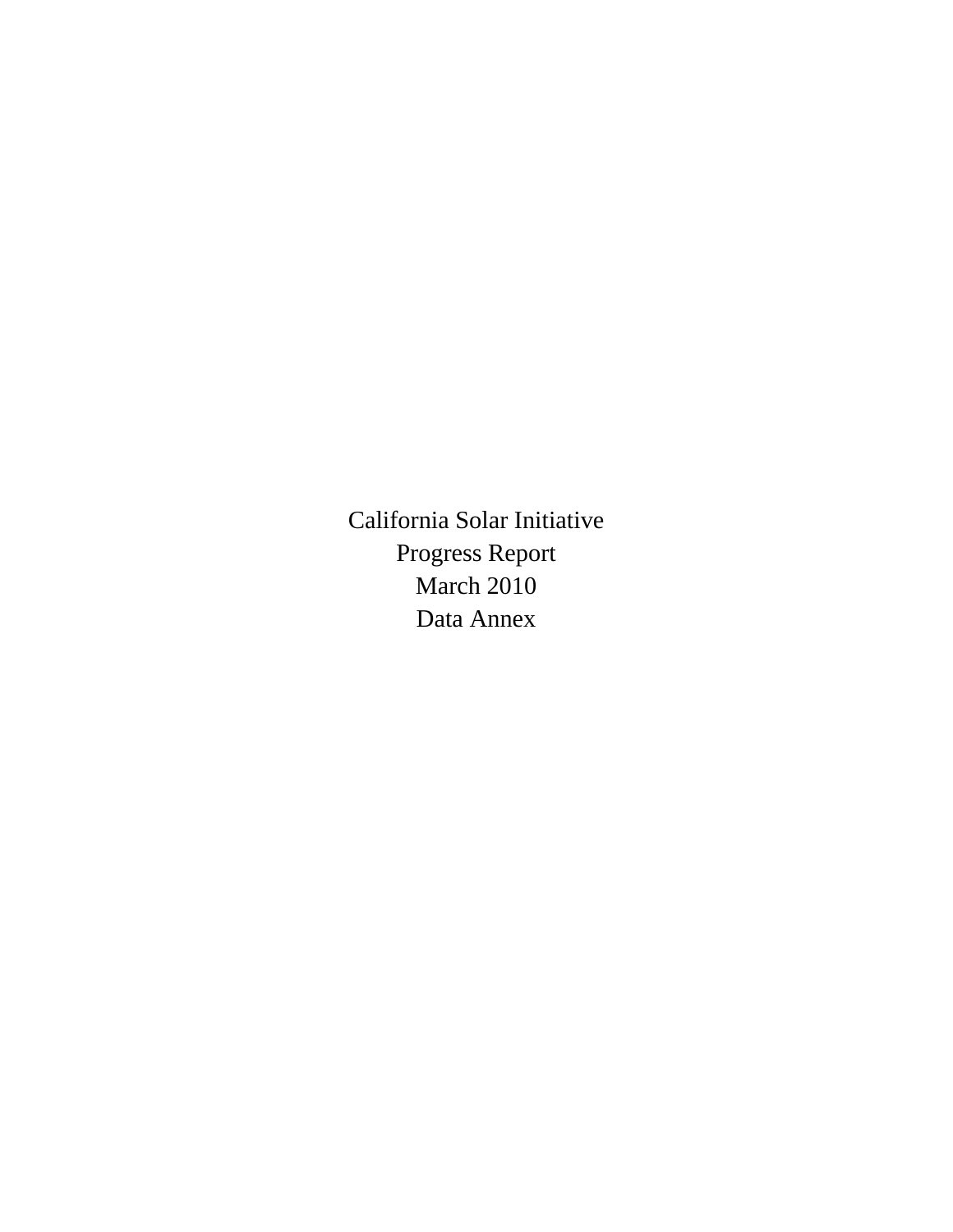# **Contents**

| 1              |     |  |
|----------------|-----|--|
| $\overline{2}$ |     |  |
| 3              | 2.1 |  |
|                | 3.1 |  |
|                | 3.2 |  |
|                | 3.3 |  |
|                | 3.4 |  |
| 4              |     |  |
|                | 4.1 |  |
|                | 4.2 |  |
|                | 4.3 |  |
| 5              |     |  |

# **List of Figures**

# **List of Tables**

| Table 1. Incentive MW available by step, by program administrator and customer class2 |  |
|---------------------------------------------------------------------------------------|--|
|                                                                                       |  |
|                                                                                       |  |
|                                                                                       |  |
|                                                                                       |  |
|                                                                                       |  |
|                                                                                       |  |
|                                                                                       |  |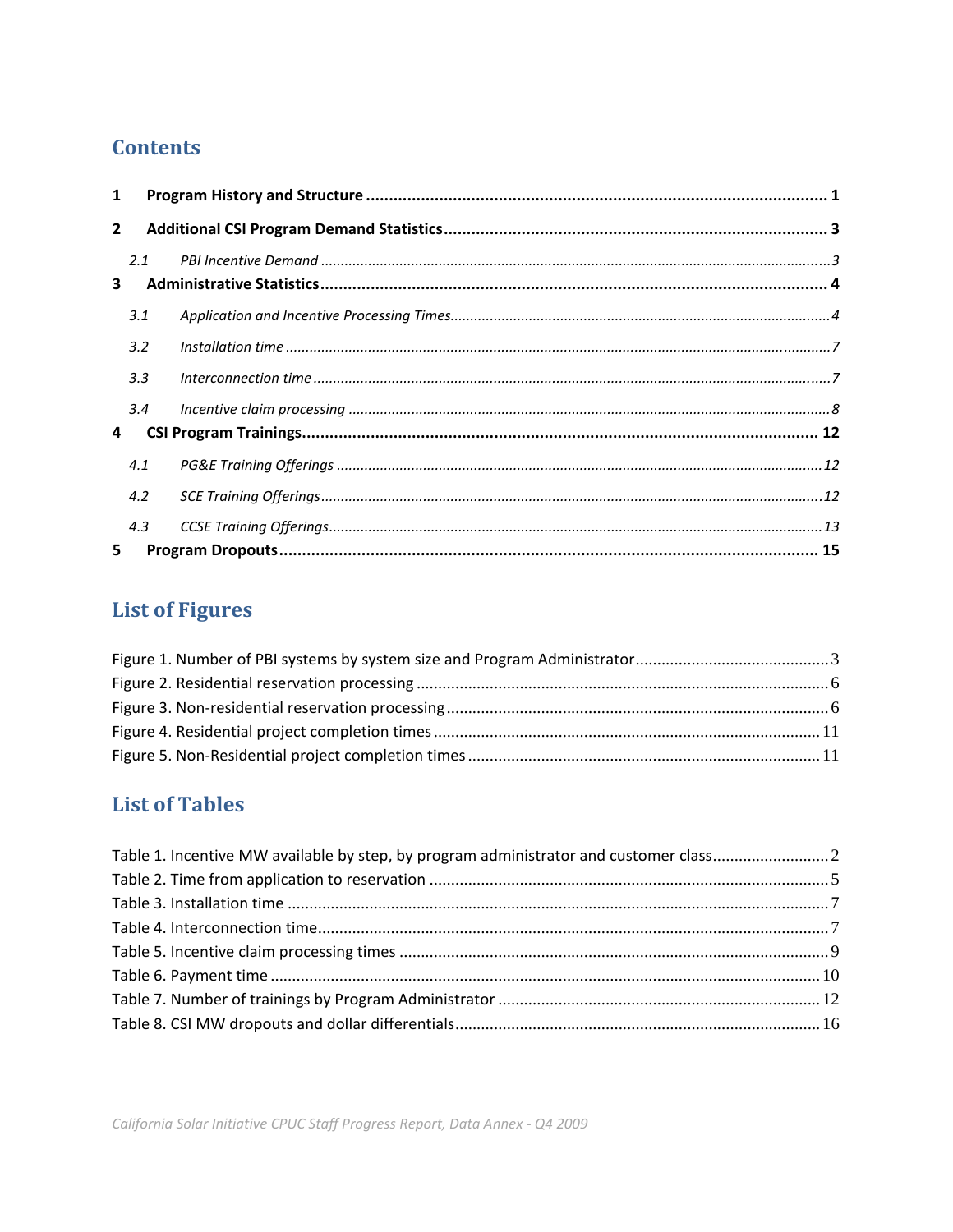*This report was compiled by the California Solar Initiative Program Administrators – Pacific Gas and Electric Company (PG&E), Southern California Edison Company (SCE), and the California Center for Sustainable Energy (CCSE) – pursuant to direction from the CPUC.*

## **1 Program History and Structure**

The original step allocations and megawatt goals were divided among the three investor-owned utilities (IOUs) according to the proportion of their respective electricity sales. Table 1 shows the original MW goals of the program allocated to PG&E, SCE, and CCSE (for SDG&E territory), separated into residential and non-residential segments. The goals and budgets were determined by each utility's percentage of electricity sales compared to the total of all utility sales. These allocated percentages are: PG&E - 43.7%; SCE - 46.0%; and SDG&E - 10.3%.

As each Program Administrator receives applications for solar incentives, it tracks the total MW reflected in the applications received. Table 1also shows the actual MW available or used at each step. The "actual" MW amount is different than the "original" MW amount because the actual amount takes into account program dropouts and represents the actual number of MW that will be paid out at a given step.

Finally, the highlighted sections of Table 1 show the current step for each Program Administrator and each customer segment, based on CSI Program demand as of December 2009.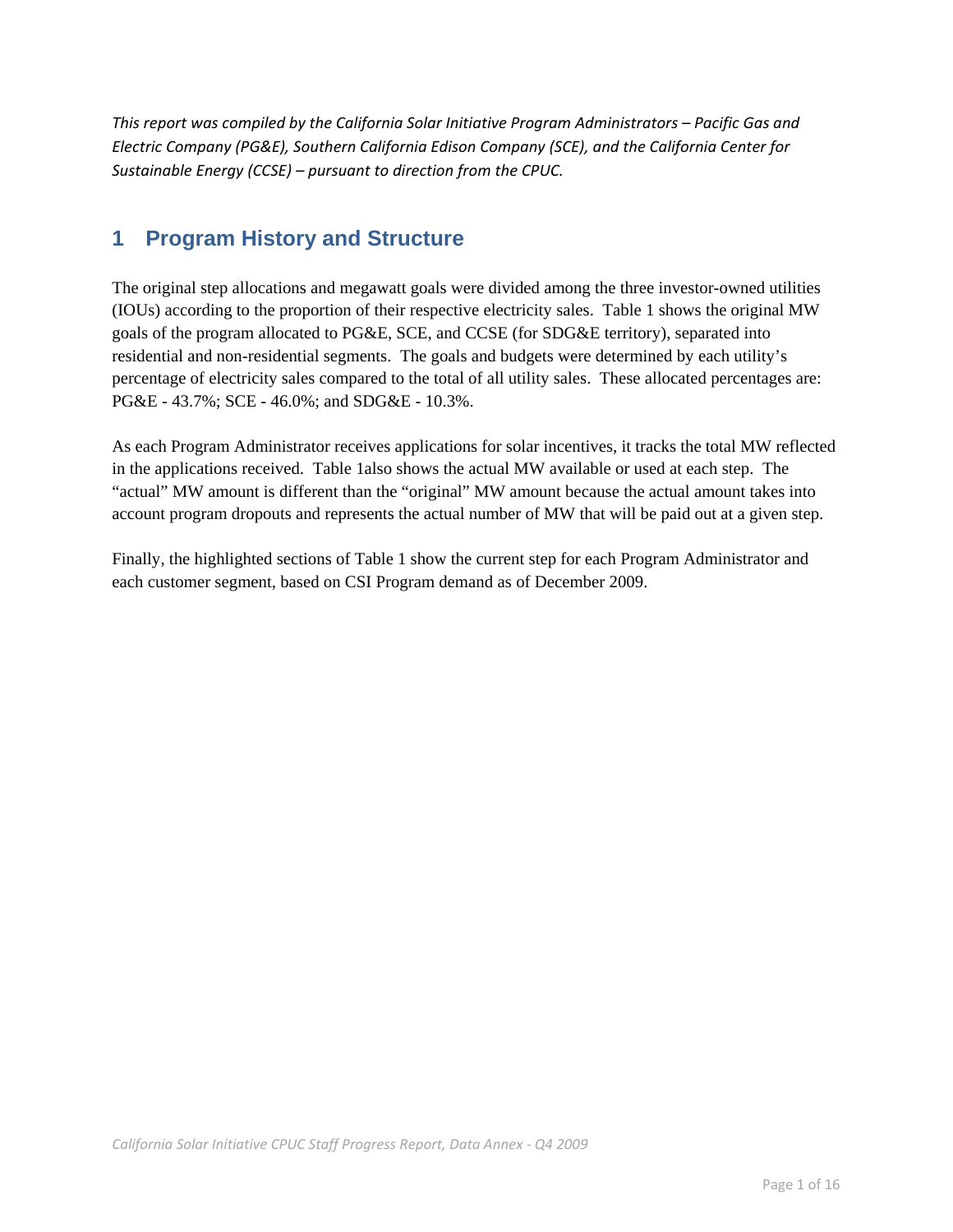|                       |                        | PG&E (MW)   |                     |             |        | SCE (MW)    |        |             |        | <b>CCSE in SDG&amp;E Territory (MW)</b> |        |                    |        | SoCalGas <sup>4</sup>            |        |             |        |
|-----------------------|------------------------|-------------|---------------------|-------------|--------|-------------|--------|-------------|--------|-----------------------------------------|--------|--------------------|--------|----------------------------------|--------|-------------|--------|
|                       |                        |             |                     | Non-        |        |             |        | Non-        |        |                                         |        | Non-               |        |                                  |        | Non-        |        |
|                       |                        | Residential |                     | Residential |        | Residential |        | Residential |        | Residential                             |        | <b>Residential</b> |        | Residential                      |        | Residential |        |
|                       | MW in                  | Original    | Actual <sup>2</sup> | Original    | Actual | Original    | Actual | Original    | Actual | Original                                | Actual | Original           | Actual | Original                         | Actual | Original    | Actual |
| <b>Step</b>           | <b>Step</b>            |             |                     |             |        |             |        |             |        |                                         |        |                    |        |                                  |        |             |        |
| $1^3$                 | 50                     | 0.0         | 0.0                 | 27.8        | 27.8   | 0.07        | 0.1    | 12.4        | 12.4   | 0.0                                     | 0.0    | 6.4                | 6.4    | 0.0                              | 0.0    | 3.3         | 3.3    |
| 2                     | 70                     | 10.1        | 13.1                | 20.5        | 32.9   | 10.6        | 10.7   | 21.6        | 26.7   | 2.4                                     | 2.4    | 4.8                | 10.1   |                                  |        |             |        |
| 3                     | 100                    | 14.4        | 14.8                | 29.3        | 33.8   | 15.2        | 16.5   | 30.8        | 35.5   | 3.4                                     | 4.9    | 6.0                | 8.0    |                                  |        |             |        |
| 4                     | 130                    | 18.7        | 20.5                | 38.1        | 49.6   | 19.7        | 9.4    | 40.1        | 47.3   | 4.4                                     | 5.8    | 9.0                | 12.6   |                                  |        |             |        |
| 5                     | 160                    | 23.1        | 25.3                | 46.8        | 72.5   | 24.3        |        | 49.3        | 41.3   | 5.4                                     | 5.7    | 11.0               | 18.0   | SoCalGas was a Program           |        |             |        |
| 6                     | 190                    | 27.4        | 12.9                | 55.6        | 25.8   | 28.8        |        | 58.6        |        | 6.5                                     | 3.9    | 13.1               | 9.2    | Administrator in 2006 before CSI |        |             |        |
| 7                     | 215                    | 31.0        |                     | 62.9        |        | 32.6        |        | 66.3        |        | 7.3                                     |        | 14.8               |        | became a separate program on     |        |             |        |
| 8                     | 250                    | 36.1        |                     | 73.2        |        | 38.0        |        | 77.1        |        | 8.5                                     |        | 17.3               |        | January 1, 2007.                 |        |             |        |
| 9                     | 285                    | 41.1        |                     | 83.4        |        | 43.3        |        | 87.8        |        | 9.7                                     |        | 19.7               |        |                                  |        |             |        |
| 10                    | 350                    | 50.5        |                     | 102.5       |        | 53.1        |        | 107.9       |        | 11.9                                    |        | 24.2               |        |                                  |        |             |        |
|                       | <b>Sector Subtotal</b> | 252.4       |                     | 512.3       |        | 265.7       |        | 539.5       |        | 59.5                                    |        | 120.8              |        |                                  |        |             |        |
| <b>All Sectors</b>    |                        | 746.7       |                     | 805.2       |        |             |        | 180.3       |        |                                         |        |                    |        |                                  |        |             |        |
| <b>Percent of All</b> |                        |             |                     |             |        |             |        |             |        |                                         |        |                    |        |                                  |        |             |        |
| <b>IOUS</b>           |                        | 43.7%       |                     | 46.0%       |        |             |        | 10.3%       |        |                                         |        |                    |        |                                  |        |             |        |

#### **Table 1. Incentive MW Available by Step, Program Administrator, and Customer Class**

*Source:* CPUC data request to Program Administrators, dated March 8, 2010, and covering data through December 31, 2009.

*Notes:* (1) Shading in the table denotes Current Step as of December 31,2009.

(2) The "Actual" MW field in Table 1 denotes the actual amount of MW that are either actively reserved or completed in each step and will be paid out at the given incentive level. The "Actual" MW numbers are equal to the "Original" MW in step less dropouts from that step plus dropouts from previous steps. The "Actual" numbers are current as of December 31, 2009. The "Original" MW amount represents the original number of MW allocated to the step in CPUC decision D.06‐12‐033, Appendix B, Table 13. (3) In accordance with CPUC policy decisions that provided for <sup>a</sup> transition between the Self Generation Incentive Program and the California Solar Initiative, Step 1 was fully reserved in 2006 under the Self Generation Incentive Program, which was only open to non-residential projects. The 50 MW in Step 1 were not allocated across the utilities and were reserved on a first come, first served basis. Although almost all Step 1 MW were reserved by non-residential entities, Program Administrators later reallocated Step 1 dropouts into both residential and non‐residential customer segments.

(4) Southern California Gas Company (SoCalGas) is an SGIP administrator and had MWs reserved in 2006 for solar projects at the Step 1 incentive level, but since SoCalGas is not a CSI Program Administrator, it has no CSI MWs reserved after January 1, 2007.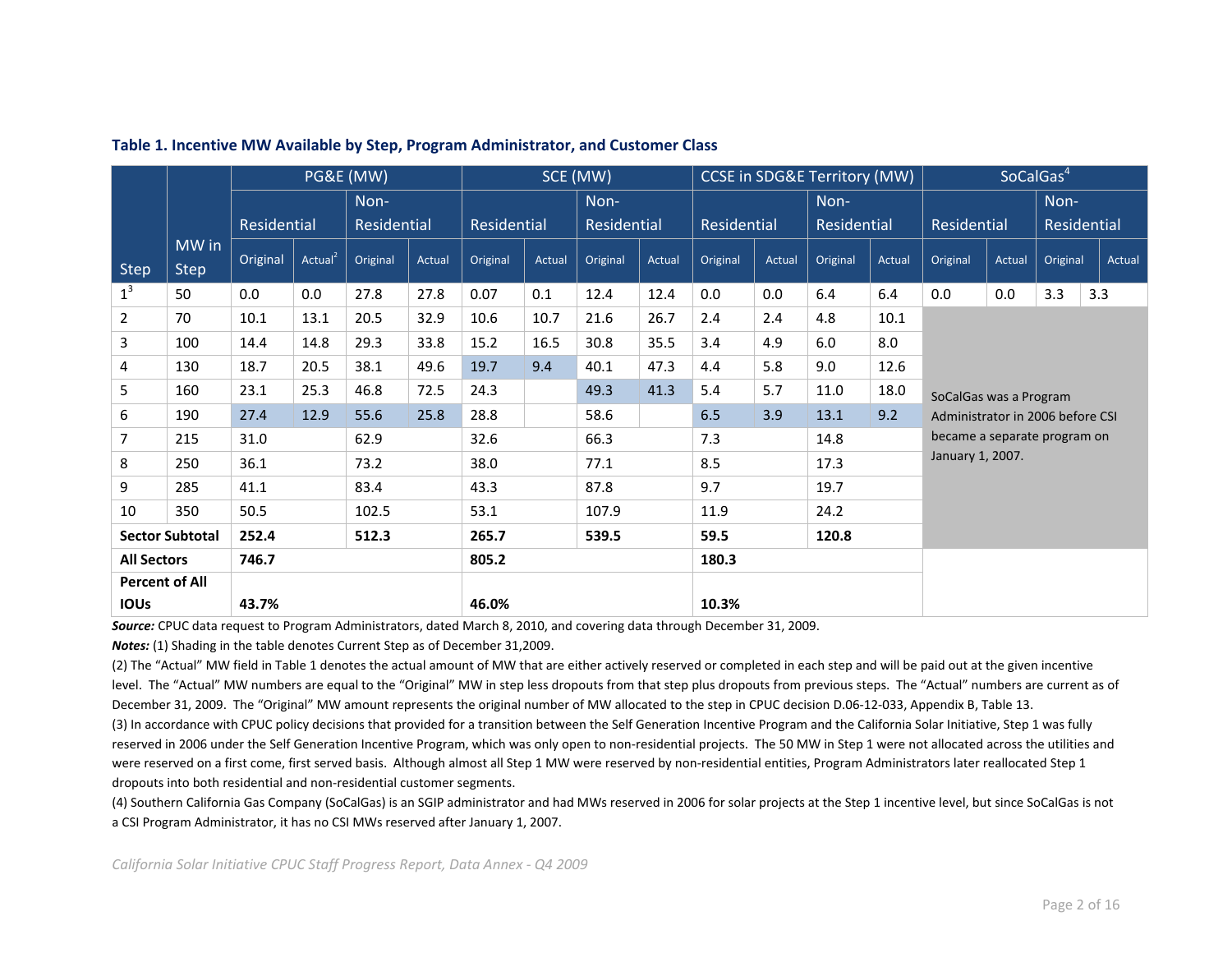# **2 Additional CSI Program Demand Statistics**

All references to capacity are reported as CEC-AC ratings (except Tables 1 and 8 which are reported in CSI rating). Additional CSI program data and information can be found at the following URL: www.GoSolarCalifornia.ca.gov.

## *2.1 PBI Incentive Demand*

The Performance Based Incentive (PBI) path is required of larger projects in the CSI Program. Currently, the CSI Program has 1,162 PBI projects. Figure 1 shows the number of PBI systems by size and Program Administrator as of December 30, 2009.



### **Figure 1. Number of PBI Systems by System Size and Program Administrator**

*Source:* www.californiasolarstatistics.ca.gov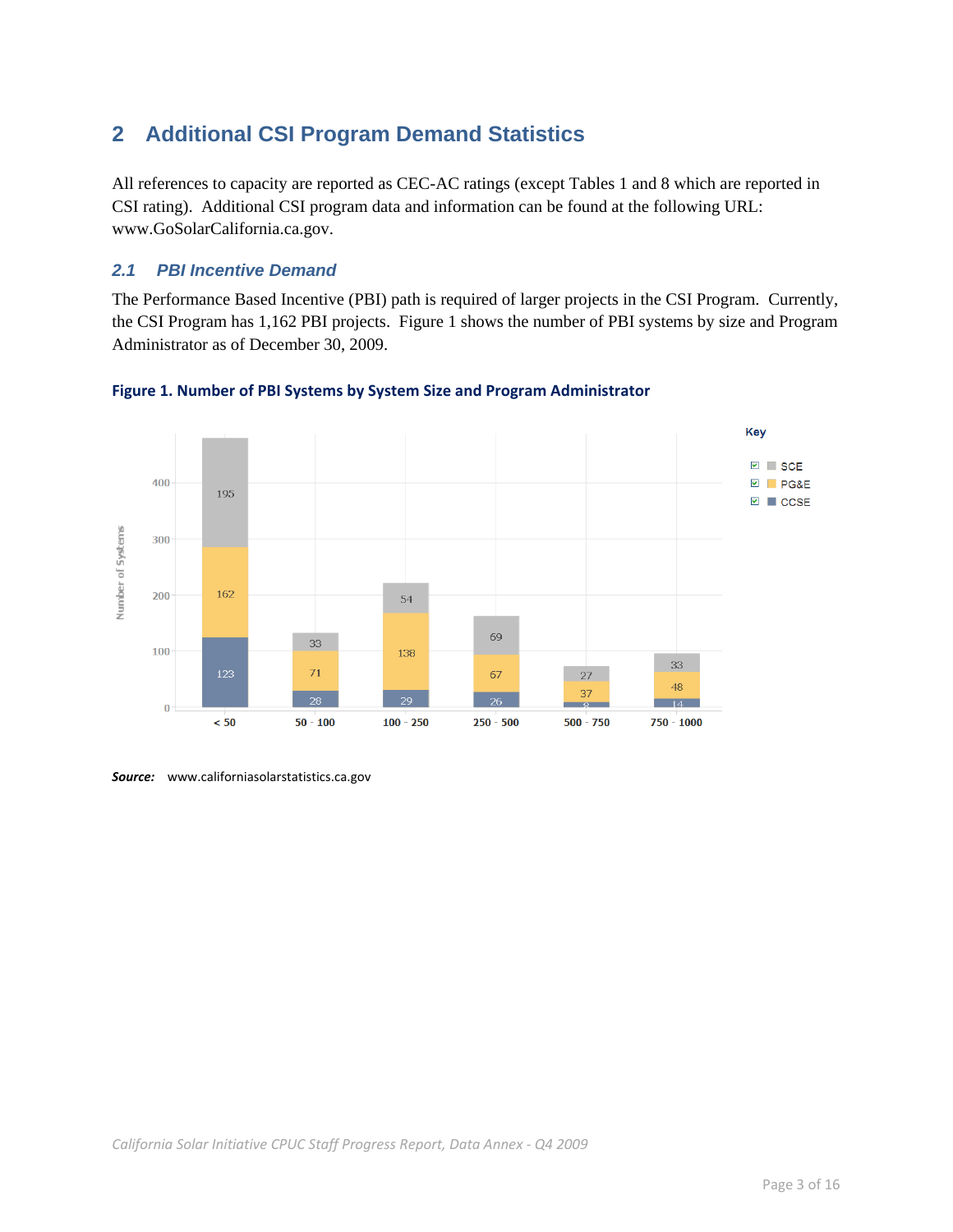# **3 Administrative Statistics**

The CPUC continues to track a number of administrative metrics in order to monitor potential program administration issues. In particular, the CPUC is interested in application and payment processing times, including the amount of time required for moving projects from (i) from application to reservation, project completion, and interconnection, and (ii) from incentive claim request to payment.

The data in this section is responsive to a CPUC data request to the Program Administrators dated March 8, 2010. The data presented is current through December 31, 2009 except as indicated.

## *3.1 Application and Incentive Processing Times*

The Program Administrators strive to process reservation requests in 30 days or less for both residential and non-residential customer applications. Table 2 shows the most recent application processing times, from the date the application paperwork is physically received and time-stamped by the Program Administrator to the date that a reservation is granted (either "first reservation reserved" status or "first pending RFP" for non-residential applications or "first confirmed reservation" status for residential applications). This time period includes both Program Administrator application processing time and time that the host customer takes to respond to requests for more information or application corrections. Table 2 compares processing times from the most recent quarter (Q4, 2009) to average processing times for the same quarter of the 2008 calendar year.

Applications for which the Program Administrator takes more than 60 days to grant a reservation typically have a problem. Problems encountered in these applications include, but are not limited to:

- Listed equipment does not match the EPBB printout
- Mailing address is different from the project site address
- Missing signatures
- Missing or incomplete documentation
- Slow customer responsiveness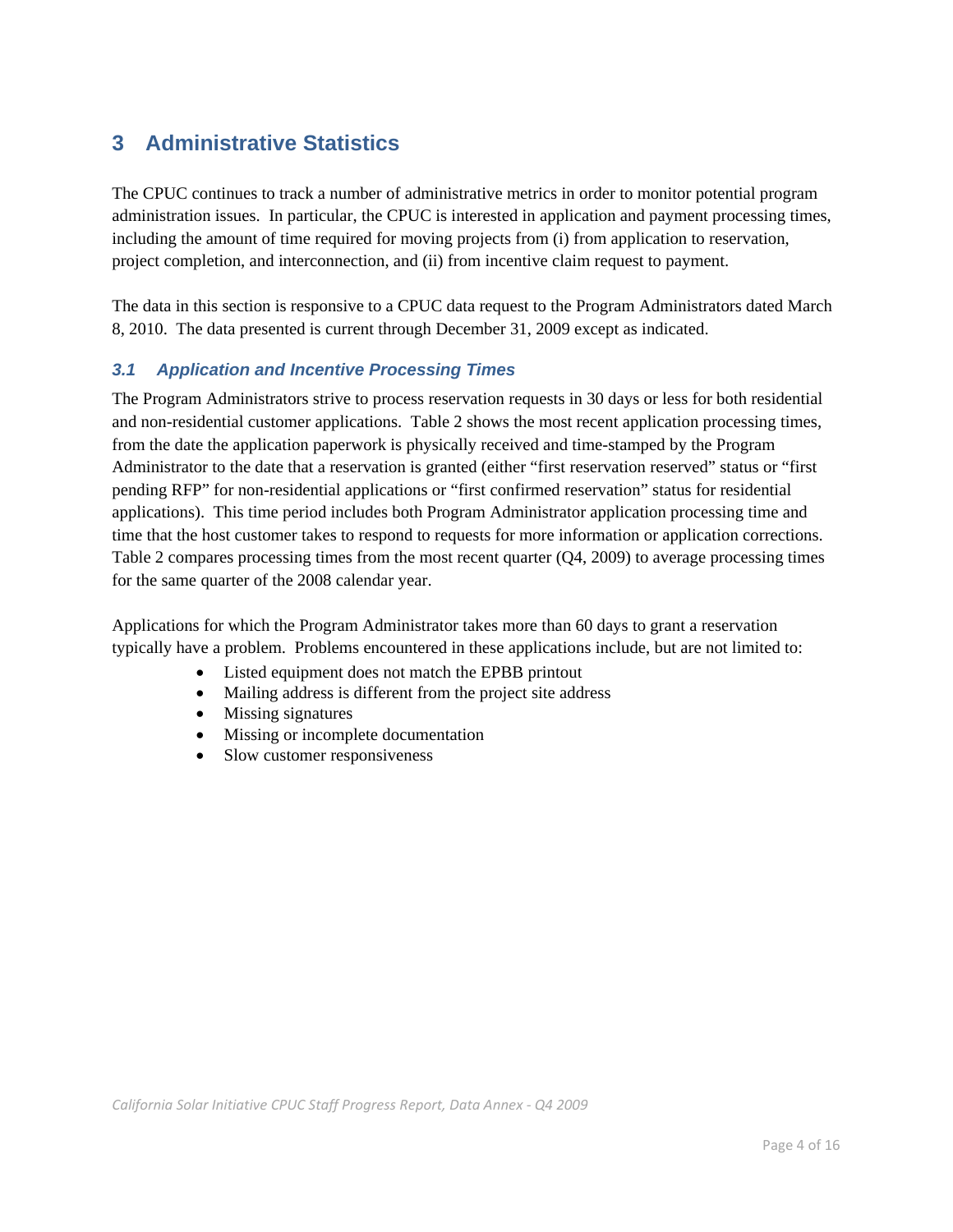#### **Table 2. Time from Application to Reservation**

|                        |                                                     | Percent of applications whose processing time is: |                                  |                 |                |                 |                      |                |  |  |  |
|------------------------|-----------------------------------------------------|---------------------------------------------------|----------------------------------|-----------------|----------------|-----------------|----------------------|----------------|--|--|--|
|                        | 15 days or less<br>Q <sub>4</sub><br>Q <sub>4</sub> |                                                   |                                  | 30 days or less |                | 60 days or less | Greater than 60 days |                |  |  |  |
|                        |                                                     |                                                   | Q <sub>4</sub><br>Q <sub>4</sub> |                 | Q <sub>4</sub> | Q <sub>4</sub>  | Q <sub>4</sub>       | Q <sub>4</sub> |  |  |  |
|                        | 2009                                                | 2008                                              | 2009                             | 2008            | 2009           | 2008            | 2009                 | 2008           |  |  |  |
| <b>RESIDENTIAL</b>     |                                                     |                                                   |                                  |                 |                |                 |                      |                |  |  |  |
| <b>CCSE</b>            | 65%                                                 | 87%                                               | 93%                              | 93%             | 98%            | 97%             | 2%                   | 3%             |  |  |  |
| PG&E                   | 88%                                                 | 1%                                                | 97%                              | 84%             | 100%           | 96%             | 1%                   | 4%             |  |  |  |
| <b>SCE</b>             | 39%                                                 | 58%                                               | 71%                              | 76%             | 95%            | 93%             | 5%                   | 8%             |  |  |  |
| <b>NON-RESIDENTIAL</b> |                                                     |                                                   |                                  |                 |                |                 |                      |                |  |  |  |
| <b>CCSE</b>            | 41.4%                                               | 41.2%                                             | 82.8%                            | 58.8%           | 100.0%         | 70.6%           | $0.0\%$              | 29.4%          |  |  |  |
| PG&E                   | 58.7%                                               | 1.6%                                              | 81.5%                            | 43.7%           | 96.7%          | 82.5%           | 3.3%                 | 19.0%          |  |  |  |
| <b>SCE</b>             | 1.7%                                                | 26.2%                                             | 33.3%                            | 47.6%           | 65.0%          | 81.0%           | 35.0%                | 21.4%          |  |  |  |

*Source:* Based on public export from CA Solar Statistics at www.californiasolarstatistics.ca.gov.

*Notes:* "Q4 2009" includes all applications that were reserved by the Program Administrators between October 1, 2009 and December 31, 2009. "Q4 2008" refers to all applications reserved by Program Administrators between October 1, 2008 and December 31, 2008.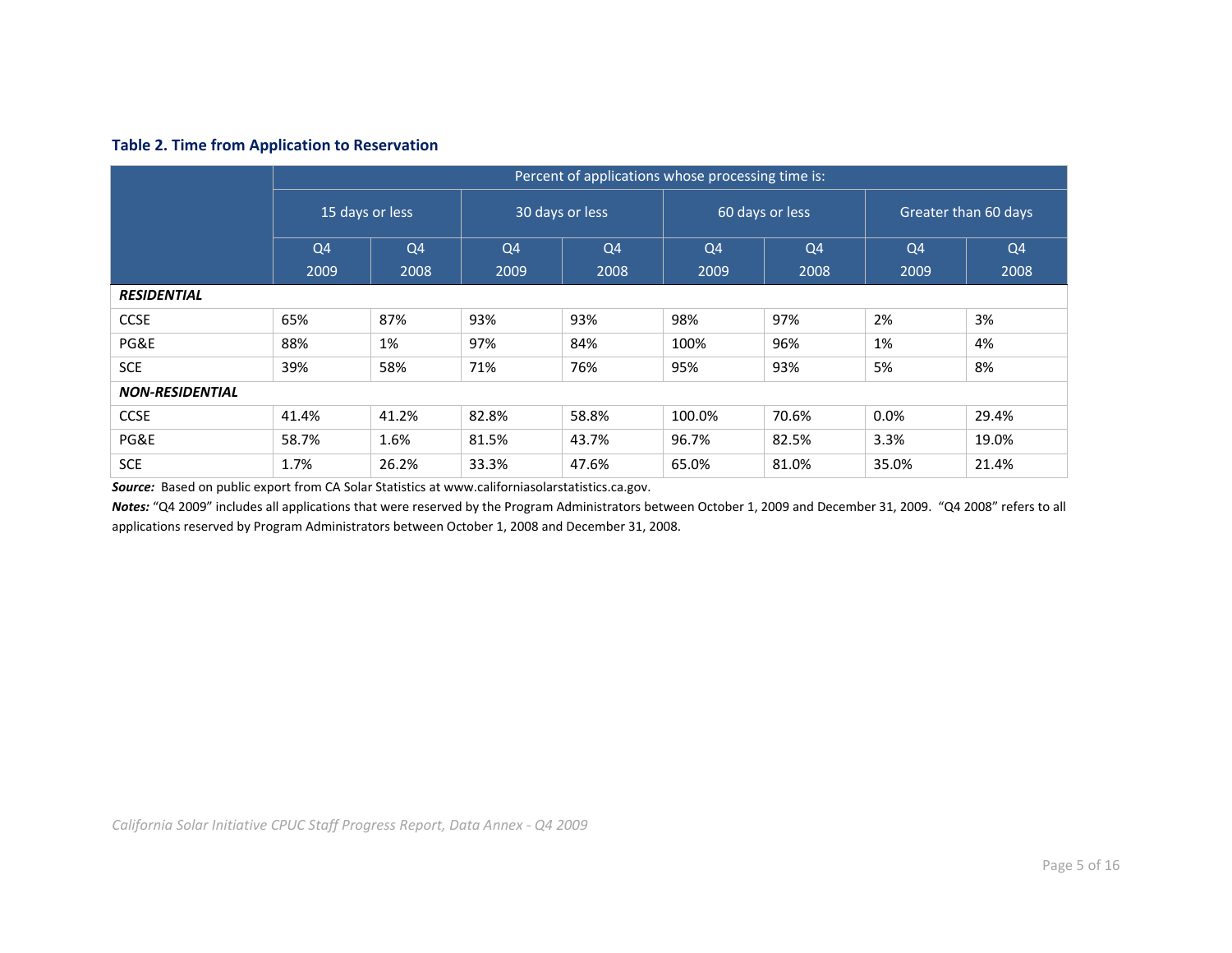Figures 2 and 3 offer another look at our progress towards achieving administrative processing goals. These graphs show the percent of applications that were granted a reservation within 30 days, by month since the program began on January 1, 2007. The data is presented separately for each Program Administrator and is divided into residential and non-residential customer sectors. Since March 2008, the Program Administrators consistently processed the majority of residential reservations in 30 days or less. Analyzing data for non-residential applications is particularly challenging, because far fewer nonresidential applications have been submitted compared to the number of residential applications, so the percentages appear erratic.



#### **Figure 2. Residential Reservation Processing**

*Source:* Based on public export from CA Solar Statistics at www.californiasolarstatistics.ca.gov. Data covers January 1, 2007‐December 31, 2009.



#### **Figure 3. Non‐Residential Reservation Processing**

*Source:* Based on public export from CA Solar Statistics at www.californiasolarstatistics.ca.gov. Data covers January 1, 2007‐ December 31, 2009.

*California Solar Initiative CPUC Staff Progress Report, Data Annex ‐ Q4 2009*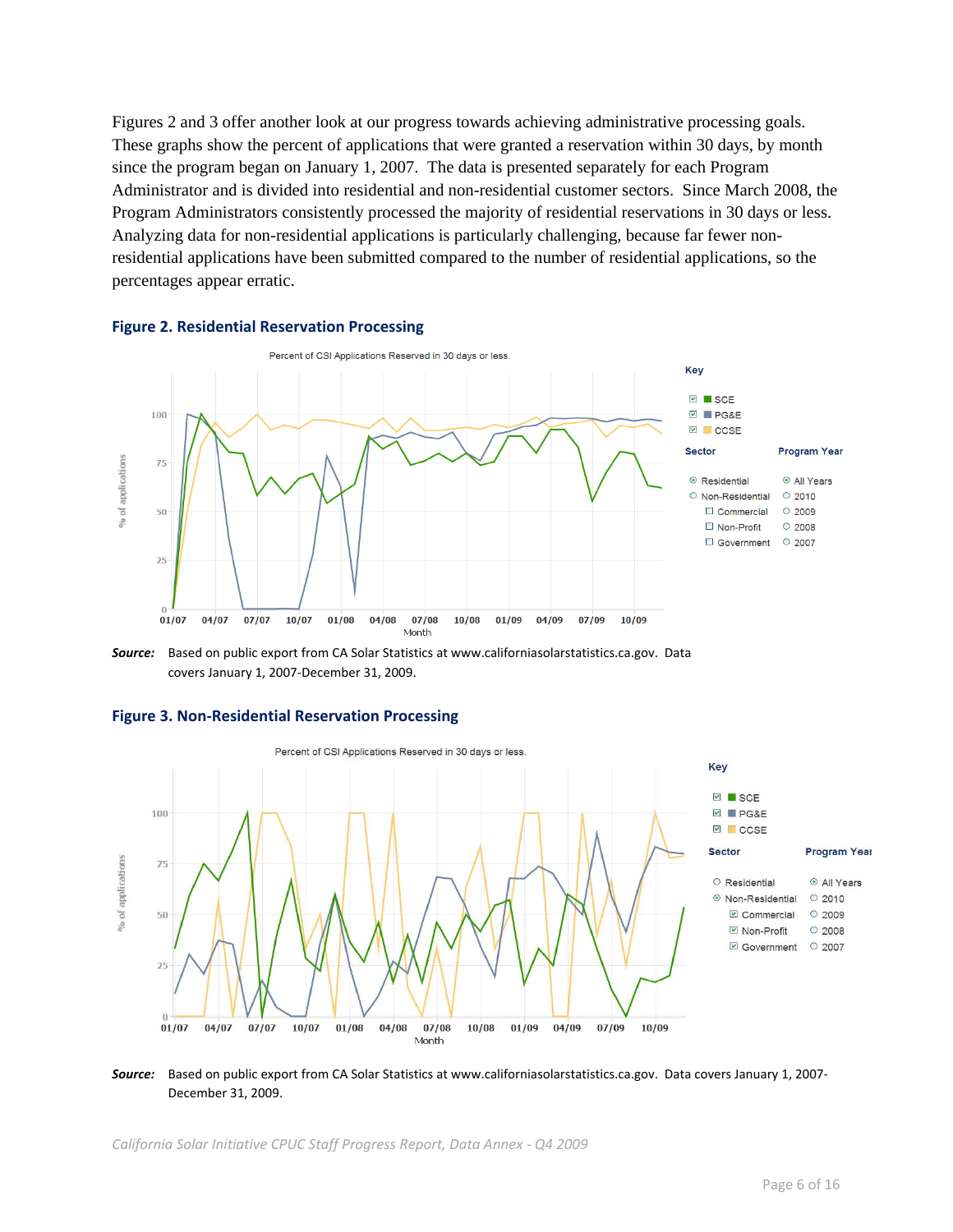## *3.2 Installation time*

The average installation time is determined by the applicant and not the Program Administrator. Residential and commercial applicants have 12 months from the date of their confirmed reservation to submit an Incentive Claim Form (ICF). Installation times also vary according to residential and nonresidential projects. Table 3 shows the average number of calendar days between the customer's confirmed reservation date and the date that the Incentive Claim Form was received by the Program Administrator, for all applications for which the ICF was received in Q4 2009 and Q4 2008.

### **Table 3. Installation time**

|             | Average Installation Time |                       |                    |                    |  |  |  |  |  |  |  |
|-------------|---------------------------|-----------------------|--------------------|--------------------|--|--|--|--|--|--|--|
|             | <b>Residential Q4</b>     | <b>Residential Q4</b> | Non-Residential Q4 | Non-Residential Q4 |  |  |  |  |  |  |  |
|             | 2009                      | 2008                  | 2009               | 2008               |  |  |  |  |  |  |  |
| <b>CCSE</b> | 93.5                      | 101.9                 | 262.2              | 389.4              |  |  |  |  |  |  |  |
| PG&E        | 119.9                     | 120.7                 | 236.2              | 254.4              |  |  |  |  |  |  |  |
| <b>SCE</b>  | 90.3                      | 90.9                  | 182.3              | 206.2              |  |  |  |  |  |  |  |

*Source:* Based on public export from CA Solar Statistics at www.californiasolarstatistics.ca.gov. Data covers January 1, 2007‐ December 31, 2009.

## *3.3 Interconnection Time*

The time for interconnection is determined by the date the utility's interconnection department deems the application to be complete (e.g., final single line, final building permit, etc.) and the date that the utility inspects the interconnection and issues the "permission to operate" letter. This time is generally under the utility's control and does not depend on additional inputs from other entities, such as cities, counties, etc. However, exogenous factors, such as customer availability or adverse weather conditions, may impact this process. Table 4 shows the average number of calendar days for the interconnection of residential and non-residential customer projects by IOU, for all projects that have been interconnected in the Q4 2008 and Q4 2009.

#### **Table 4. Interconnection Time**

|            | Average Interconnection Time (Number of Calendar Days) |                       |                    |      |  |  |  |  |  |
|------------|--------------------------------------------------------|-----------------------|--------------------|------|--|--|--|--|--|
|            |                                                        | <b>Residential Q4</b> | Non-Residential Q4 |      |  |  |  |  |  |
|            | 2009                                                   | 2008                  | 2009               | 2008 |  |  |  |  |  |
| SDG&E      | 2.2                                                    | 2.7                   | 1.3                | 3.5  |  |  |  |  |  |
| <b>SCE</b> | 6.6                                                    | 4.7                   | 10.8               | 8.8  |  |  |  |  |  |
| PG&E       | 7.5                                                    | 5.7                   | 10.7               | 6.4  |  |  |  |  |  |

**Source:** Program Administrators and SDG&E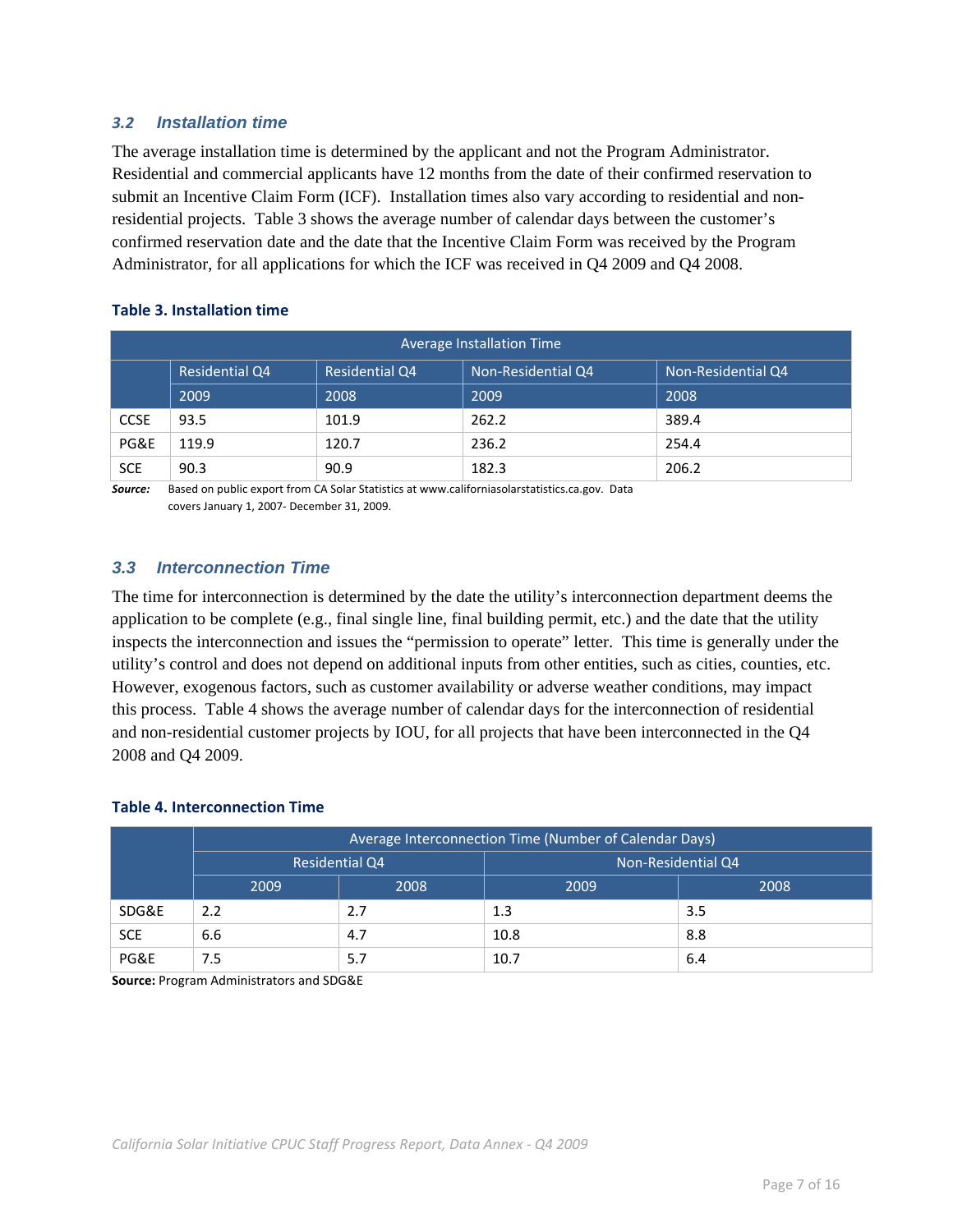## *3.4 Incentive Claim Processing*

For CSI Program participants, incentive claim processing is an extremely important part of the project timeline. Table 5 shows how quickly incentive claims are processed for different types of projects, from the date that the Incentive Claim Form (ICF) is physically received by the Program Administrator and time-stamped (often different than the date the ICF is electronically submitted in PowerClerk) to the date that the application is changed to "pending payment" status. After the ICF is submitted, the Program Administrator selects a random number of projects for onsite field inspection, during which inspectors verify that the installed system matches the system identified in the ICF application. As scheduling and inspection times often vary, projects identified in Table 5 are sorted into groups that were or were not inspected. Table 5 compares data from those projects that were identified as "pending payment" in the most recent quarter to those projects whose claims were processed in Q4 2008 and Q4 2009. The majority of residential incentive claims are processed in 60 days or less.

Applications for which the Program Administrator takes more than 90 days to process the incentive claim typically have a problem. Problems encountered with applications at the ICF stage include, but are not limited to:

- System not interconnected
- Revised EPBB not submitted to reflect changes in installed equipment
- Missing PMRS documentation
- Missing 10-year warranty for equipment and/or installation
- Incomplete or missing data about Performance Data Provider (PDP)
- Host customer unaware the need for a CSI inspection
- Failed meter or system inspection
- Missing or incomplete documentation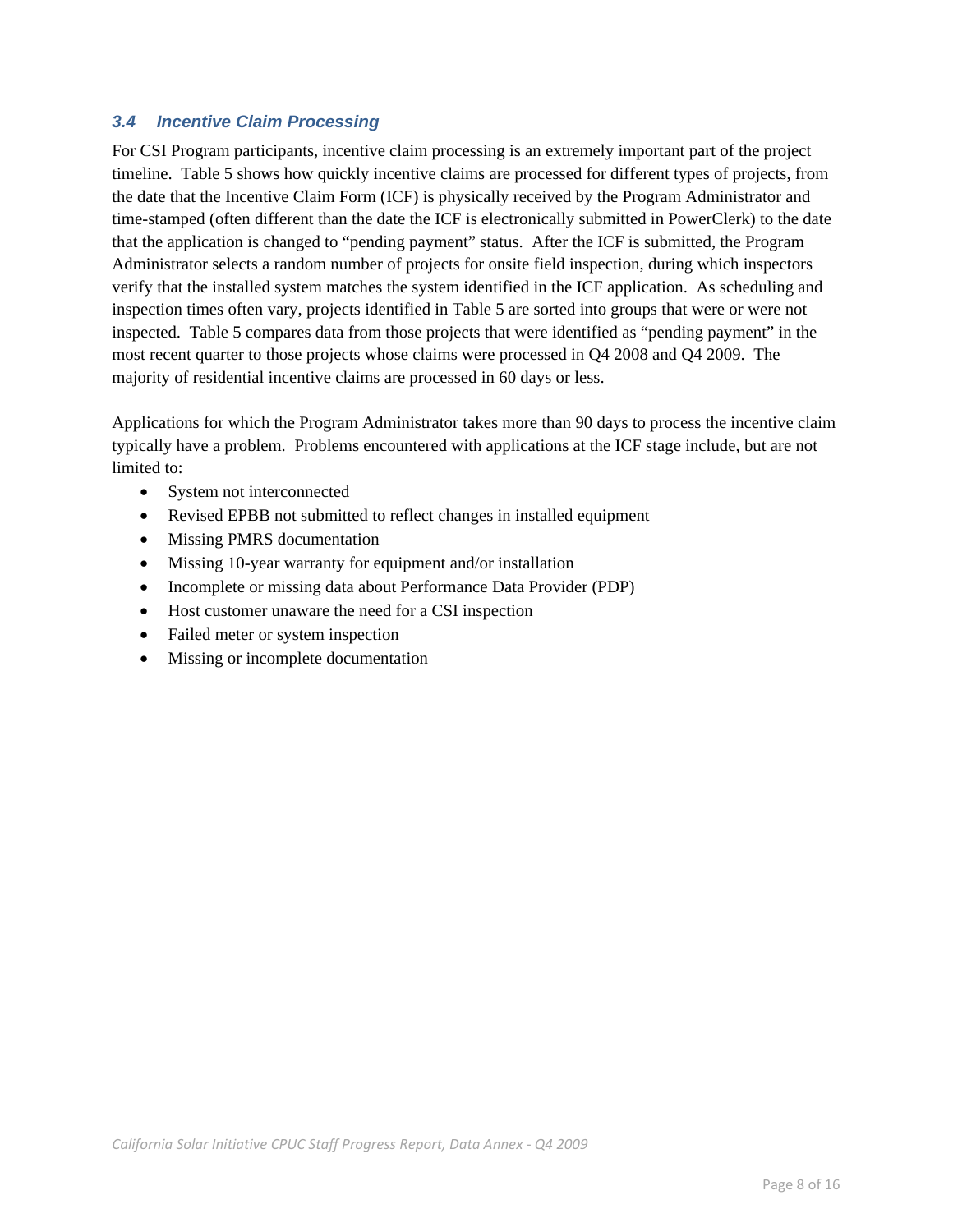| Percentage of applications whose processing time between "Incentive Claim Form Received" and "Pending Payment" stage is: |                                           |                 |                |                 |                |                 |                |                      |  |  |  |  |
|--------------------------------------------------------------------------------------------------------------------------|-------------------------------------------|-----------------|----------------|-----------------|----------------|-----------------|----------------|----------------------|--|--|--|--|
|                                                                                                                          |                                           | 30 days or less |                | 60 days or less |                | 90 days or less |                | Greater than 90 days |  |  |  |  |
|                                                                                                                          | Q <sub>4</sub><br>Q <sub>4</sub>          |                 | Q <sub>4</sub> | Q <sub>4</sub>  | Q <sub>4</sub> | Q <sub>4</sub>  | Q <sub>4</sub> | Q <sub>4</sub>       |  |  |  |  |
|                                                                                                                          | 2009                                      | 2008            | 2009           | 2008            | 2009           | 2008            | 2009           | 2008                 |  |  |  |  |
|                                                                                                                          | <b>RESIDENTIAL with inspection</b>        |                 |                |                 |                |                 |                |                      |  |  |  |  |
| <b>CCSE</b>                                                                                                              | 28.4%                                     | 33.3%           | 70.4%          | 66.7%           | 87.7%          | 91.7%           | 12.3%          | 8.3%                 |  |  |  |  |
| PG&E                                                                                                                     | 35.2%                                     | 19.9%           | 89.5%          | 69.4%           | 93.8%          | 87.2%           | 6.2%           | 14.3%                |  |  |  |  |
| <b>SCE</b>                                                                                                               | 20.6%                                     | 19.3%           | 70.9%          | 64.9%           | 83.4%          | 86.8%           | 16.6%          | 13.2%                |  |  |  |  |
| <b>RESIDENTIAL without inspection</b>                                                                                    |                                           |                 |                |                 |                |                 |                |                      |  |  |  |  |
| <b>CCSE</b>                                                                                                              | 86.0%                                     | 81.9%           | 95.8%          | 89.7%           | 97.2%          | 91.6%           | 2.8%           | 8.4%                 |  |  |  |  |
| PG&E                                                                                                                     | 84.7%                                     | 72.7%           | 95.4%          | 91.8%           | 97.9%          | 94.7%           | 2.2%           | 5.4%                 |  |  |  |  |
| <b>SCE</b>                                                                                                               | 64.4%                                     | 79.4%           | 82.9%          | 91.4%           | 92.7%          | 94.9%           | 7.6%           | 5.1%                 |  |  |  |  |
|                                                                                                                          | <b>NON-RESIDENTIAL with inspection</b>    |                 |                |                 |                |                 |                |                      |  |  |  |  |
| <b>CCSE</b>                                                                                                              | 0.0%                                      | 28.6%           | 0.0%           | 42.9%           | 100.0%         | 57.1%           | 0.0%           | 42.9%                |  |  |  |  |
| PG&E                                                                                                                     | 50.0%                                     | 25.7%           | 80.0%          | 54.3%           | 90.0%          | 82.9%           | 10.0%          | 17.1%                |  |  |  |  |
| <b>SCE</b>                                                                                                               | 0.0%                                      | 11.1%           | 33.3%          | 44.4%           | 55.6%          | 61.1%           | 50.0%          | 38.9%                |  |  |  |  |
|                                                                                                                          | <b>NON-RESIDENTIAL without inspection</b> |                 |                |                 |                |                 |                |                      |  |  |  |  |
| <b>CCSE</b>                                                                                                              | 63.2%                                     | 64.7%           | 94.7%          | 94.1%           | 94.7%          | 94.1%           | 5.3%           | 5.9%                 |  |  |  |  |
| PG&E                                                                                                                     | 72.7%                                     | 67.4%           | 95.5%          | 91.3%           | 98.5%          | 94.6%           | 1.5%           | 5.4%                 |  |  |  |  |
| <b>SCE</b>                                                                                                               | 41.7%                                     | 26.7%           | 58.3%          | 50.0%           | 75.0%          | 50.0%<br>25.0%  |                | 50.0%                |  |  |  |  |

*Source:* Based on public export from CA Solar Statistics at www.californiasolarstatistics.ca.gov.

*Notes:* "Q4 2009" includes all applications that were approved for "Pending Payment" by the Program Administrators between October 1, 2009, and December 31, 2009. "Q4 2008" refers to all applications approved for "Pending Payment" by Program Administrators between October 1, 2008, and December 31, 2008.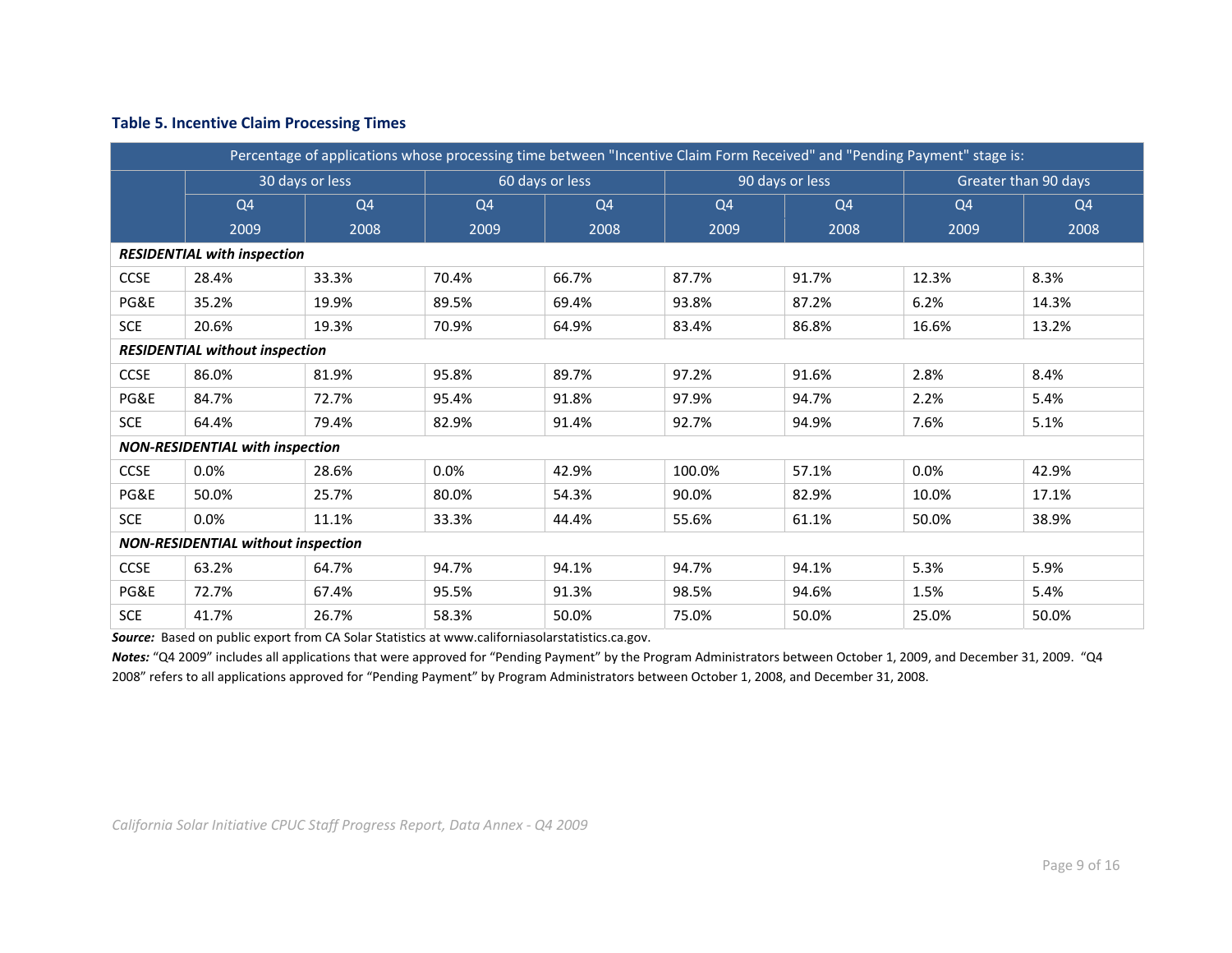Table 6 shows the average number of calendar days for an application in "Pending Payment" status to reach "Completed" status (EPBB payments) or "PBI in Payment" status (PBI payments). The time from "Pending Payment" to "Completed" status reflects the amount of time it takes for payment to be made to the applicant for EPBB payments and the time from "Pending Payment" to "PBI in Payment" status reflects the amount of time it takes for the first payment to be made to the applicant for PBI Payments. Timeframes vary according to residential and non-residential projects, but also depend upon whether the project is receiving an EPBB or PBI payment.

| <b>Average Payment Time</b> |                        |                                                                                                  |                        |                        |  |  |  |  |  |  |
|-----------------------------|------------------------|--------------------------------------------------------------------------------------------------|------------------------|------------------------|--|--|--|--|--|--|
|                             |                        | Residential                                                                                      |                        | Non-Residential        |  |  |  |  |  |  |
|                             | Q <sub>4</sub><br>2009 | Q <sub>4</sub><br>2008                                                                           | Q <sub>4</sub><br>2009 | Q <sub>4</sub><br>2008 |  |  |  |  |  |  |
| <b>CCSE</b>                 |                        |                                                                                                  |                        |                        |  |  |  |  |  |  |
| <b>EPBB Avg Days</b>        | 35.3                   | 18.2                                                                                             | 26.3                   | 22                     |  |  |  |  |  |  |
| <b>EPBB Projects</b>        | 654                    | 184                                                                                              | 13                     | 13                     |  |  |  |  |  |  |
| PBI Avg Days                | 16.5                   | 54.6                                                                                             | 221                    | 33.4                   |  |  |  |  |  |  |
| PBI Projects                | $\overline{2}$         | $\overline{7}$                                                                                   | $\mathbf{1}$           | 16                     |  |  |  |  |  |  |
| PG&E                        |                        |                                                                                                  |                        |                        |  |  |  |  |  |  |
| <b>EPBB Avg Days</b>        | 8.6                    | 12.7                                                                                             | 8.9                    | 15.9                   |  |  |  |  |  |  |
| <b>EPBB Projects</b>        | 1,659                  | 1,232                                                                                            | 55                     | 107                    |  |  |  |  |  |  |
| PBI Avg Days                | 82.0                   | 82.9                                                                                             | 99.3                   | 45.1                   |  |  |  |  |  |  |
| PBI Projects                | $\overline{2}$         | 18                                                                                               | 12                     | 7                      |  |  |  |  |  |  |
| <b>SCE</b>                  |                        |                                                                                                  |                        |                        |  |  |  |  |  |  |
| <b>EPBB Avg Days</b>        | 33.4                   | 36.2                                                                                             | 36                     | 35.3                   |  |  |  |  |  |  |
| <b>EPBB Projects</b>        | 833<br>672             |                                                                                                  | 23                     | 32                     |  |  |  |  |  |  |
| PBI Avg Days                | 53<br>60.1             |                                                                                                  | 58.2                   | 49.5                   |  |  |  |  |  |  |
| PBI Projects                | 26<br>24               |                                                                                                  | 12                     | 22                     |  |  |  |  |  |  |
|                             |                        | Source: Based on public export from CA Solar Statistics at www.californiasolarstatistics.ca.gov. |                        |                        |  |  |  |  |  |  |

## **Table 6. Payment Time**

*California Solar Initiative CPUC Staff Progress Report, Data Annex ‐ Q4 2009*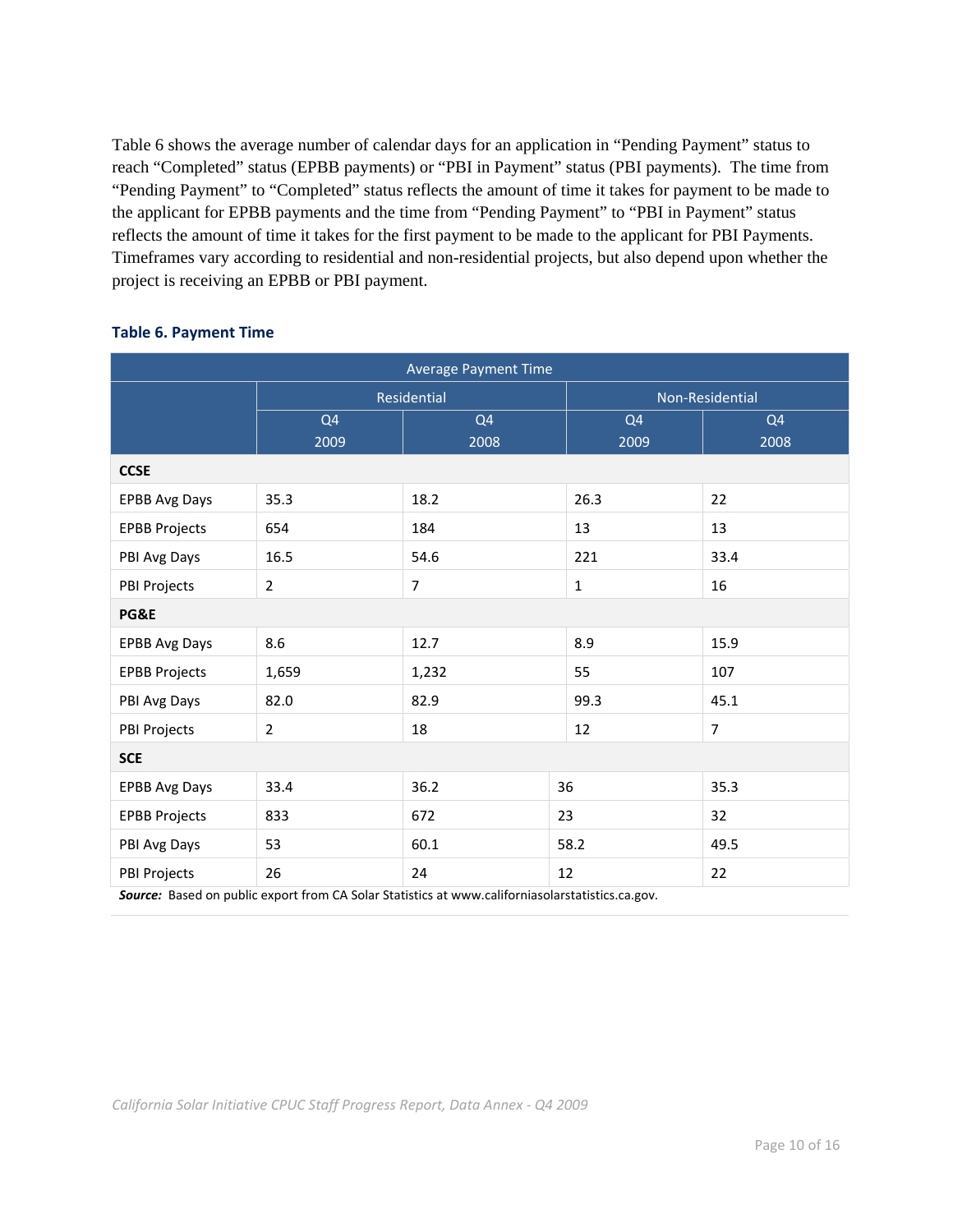Figures 4 and 5 show the end-to-end project completion times for the past three years in calendar days for the past three years. These times reflect both the Program Administrator processing times and host customer responsiveness to inquiries, requests for additional data and inspection scheduling. The data in the figures below are separated by residential and non-residential customer projects completed in each given month, according to Program Administrator.



#### **Figure 4. Residential project completion times**

*Source:* Based on public export from CA Solar Statistics at www.californiasolarstatistics.ca.gov. Data covers January 1, 2007‐ December 31, 2009.



#### **Figure 5. Non‐Residential project completion times**

*Source:* Based on public export from CA Solar Statistics at www.californiasolarstatistics.ca.gov. Data covers January 1, 2007‐ December 31, 2009.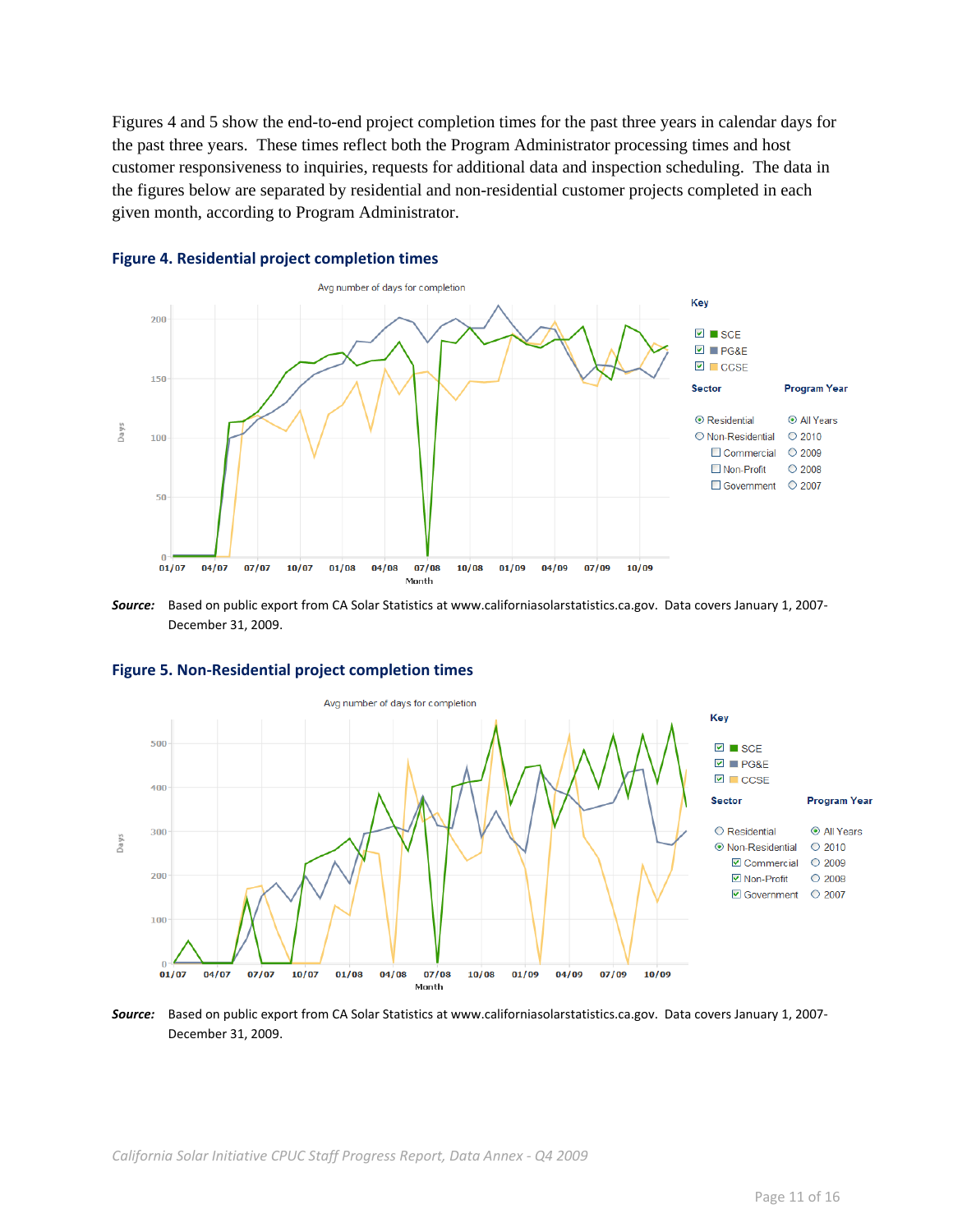# **4 CSI Program Trainings**

Each of the Program Administrators regularly offer training for both customers and solar installers on the CSI Program and the benefits and technical details of solar energy in general. In the fourth quarter of 2009, the CSI Program Administrators held 72 trainings and trained 1,755 attendees.

|                                                   | PG&E       |        |      |         | SCE<br>Q <sub>4</sub> |      |      | <b>CCSE</b><br>Q <sub>4</sub> |      |      | <b>All PAs</b><br>Q <sub>4</sub> |      |  |
|---------------------------------------------------|------------|--------|------|---------|-----------------------|------|------|-------------------------------|------|------|----------------------------------|------|--|
|                                                   |            | $Q4^3$ |      |         |                       |      |      |                               |      |      |                                  |      |  |
|                                                   | 2007       | 2008   | 2009 | 2007    | 2008                  | 2009 | 2007 | 2008                          | 2009 | 2007 | 2008                             | 2009 |  |
| Number of<br>attendees at<br>trainings            | $1800^{1}$ | 550    | 910  | $N/A^2$ | 529                   | 612  | 163  | 165                           | 233  | 2057 | 1244                             | 1755 |  |
| Number of CSI<br><b>Program Trainings</b><br>held | N/A        | 14     | 51   | N/A     | 13                    | 14   | 5    | 7                             | 7    | 11   | 34                               | 72   |  |

### **Table 7. Number of Trainings by Program Administrator**

*Source:* CPUC data request to PAs dated March 8, 2010.

*Notes:* 1) PG&E did not record the number of trainings in 2007. The 1800 number of attendees is the total for 2007. 2) SCE did not record the total number of classes or attendees in 2007.

3) "Q4" refers to the period October 1 through December 31 of a given year.

## *4.1 PG&E Training Offerings*

In the fourth quarter of 2009, PG&E's education and training efforts were varied and widespread. Aimed at reducing operational and administrative costs and increasing the adoption of solar and energy efficiency, PG&E offered more than 50 classes in just this fourth quarter alone. Highlights included partnering with our communities on the city and county level to optimize our reach. Examples of our partners included but were not limited to San Mateo, Belmont, Sonoma and San Francisco.

The fourth quarter rounded out an exceptional year of training for PG&E, whereby over 4,500 customers participated in one of our live or online classes. Moving into 2010, PG&E is leveraging some lessons learned from 2009 education including the need for even greater frequency of classes and more targeted outreach to the key audiences appropriate for the applicable subject matter. As requested during our fourth quarter classes, we'll also focus more on solar's connection with energy efficiency and other Integrated Demand-side Management programs as well as the range of solar issues across the value chain.

## *4.2 SCE Training Offerings*

SCE continues to offer classes geared toward non-residential and residential customers, both of which attract the solar installer community. Since the CSI program's inception, SCE has reached over 2,600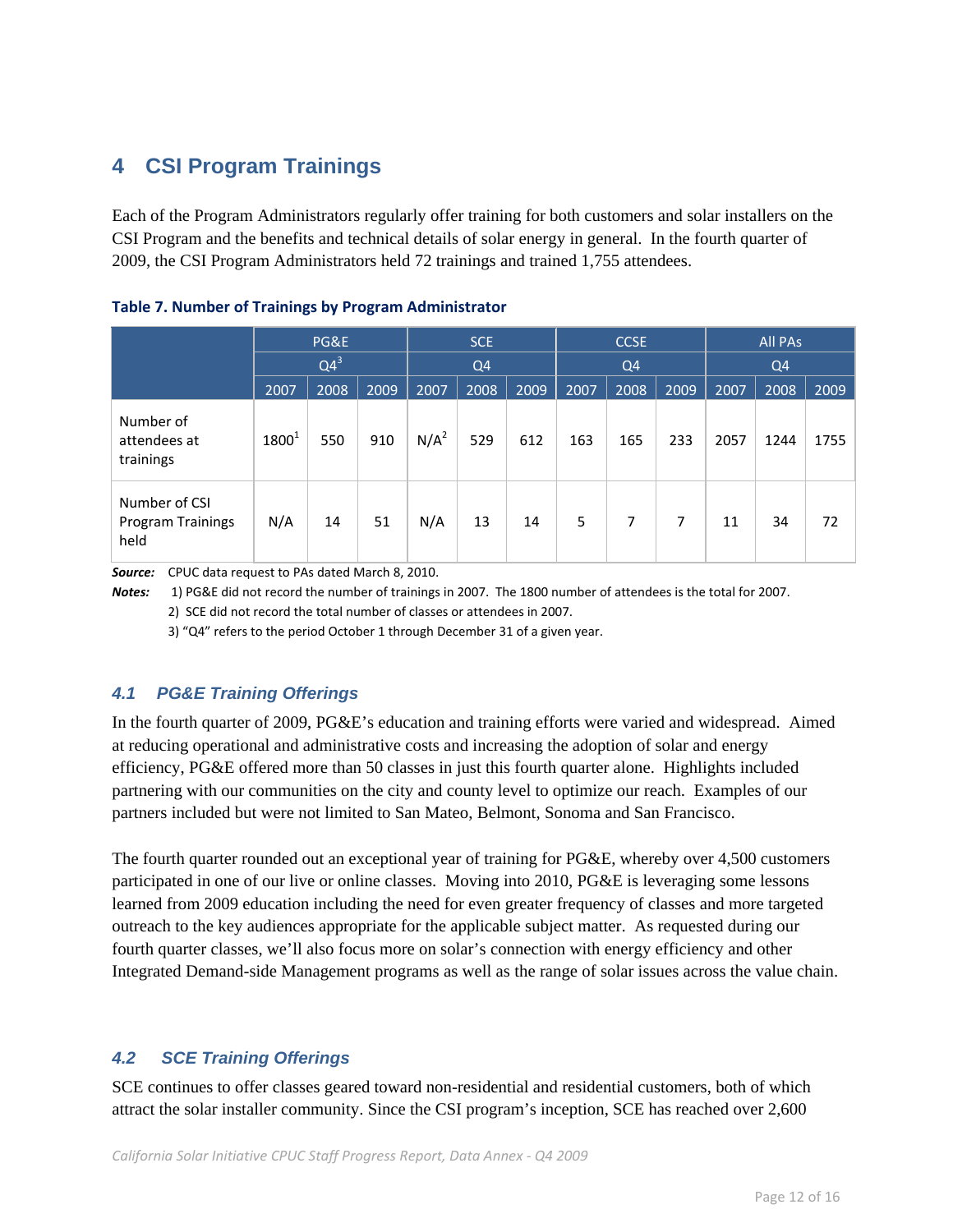non-residential customers through 70 "Intro to CSI" classes, and more than 3,400 residential customers through 44 Homeowner Solar Information Sessions (HSIS). Since SCE began offering the "Intro to CSI" class via Webinar in 2008, 198 attendees have participated via 15 Webinars.

## *4.2.1 Intro to CSI Classes*

The "Intro to CSI" class is a course designed for solar contractors, self-installers, managers and PV owners, and features new and updated information on the CSI Program. During the course discussion, information is given on how to participate in the program; system basics, including the different types of solar systems, metering, monitoring, site and equipment requirements; and PowerClerk, to name just a few. In addition, beginning in 2009, SCE enhanced the Interconnection information provided during this course.

## *4.2.2 Homeowner Solar Classes*

SCE's HSIS (homeowner) classes are 90-minute, easy-to-understand sessions that provide the basics of how residential customers can "go solar" without the "techy" jargon so often used and confusing to potential solar customers.

The subject matter SCE presents in both the "Intro" and "HSIS" classes is updated as program needs require. SCE also makes adjustments based on feedback received from attendees. For more information, please visit:

www.sce.com/solarleadership/gosolar/california-solar-initiative/Training/training.htm.

## *4.3 CCSE Training Offerings*

CCSE's 2009 trainings built on our prior success in educating customers about the benefits of solar. We believe our efforts to educate homeowners contributed to the two residential step changes CCSE went through in 2009. In mid June 2009, the residential step level dropped to Step 5. Between mid June 2009 and October 2009, a period of just over four months, the incentive step again dropped to Step 6.

CCSE also created a very successful series of workshops focused on getting the word out to business owners about the benefits of solar. The workshop series entailed five events discussing the details of solar financing structure, specific to power purchase agreements. This seminar concluded with a mixer that was geared toward prospective customers and solar energy providers.

The trainings and workshop efforts CCSE provided to the San Diego region through our *Solar for Homeowners* monthly workshops, *PPA Seminars*, radio ads and the various outreach events such as the premier solar event in the San Diego Region, *Solar Energy Week*, helped facilitate a growing number of homeowners and business owners go solar.

At the same time, CCSE sustained its efforts to ensure solar contractors understand the CSI Program and complete the application process as efficiently as possible. While CCSE continued to place heavy emphasis upon solar contractor outreach in regards to application processing efficiency, CCSE led the way in assisting the transition of many new contractors who have now entered the solar industry. Building on 10 years of solar incentive programs in the State of California, the solar industry is at a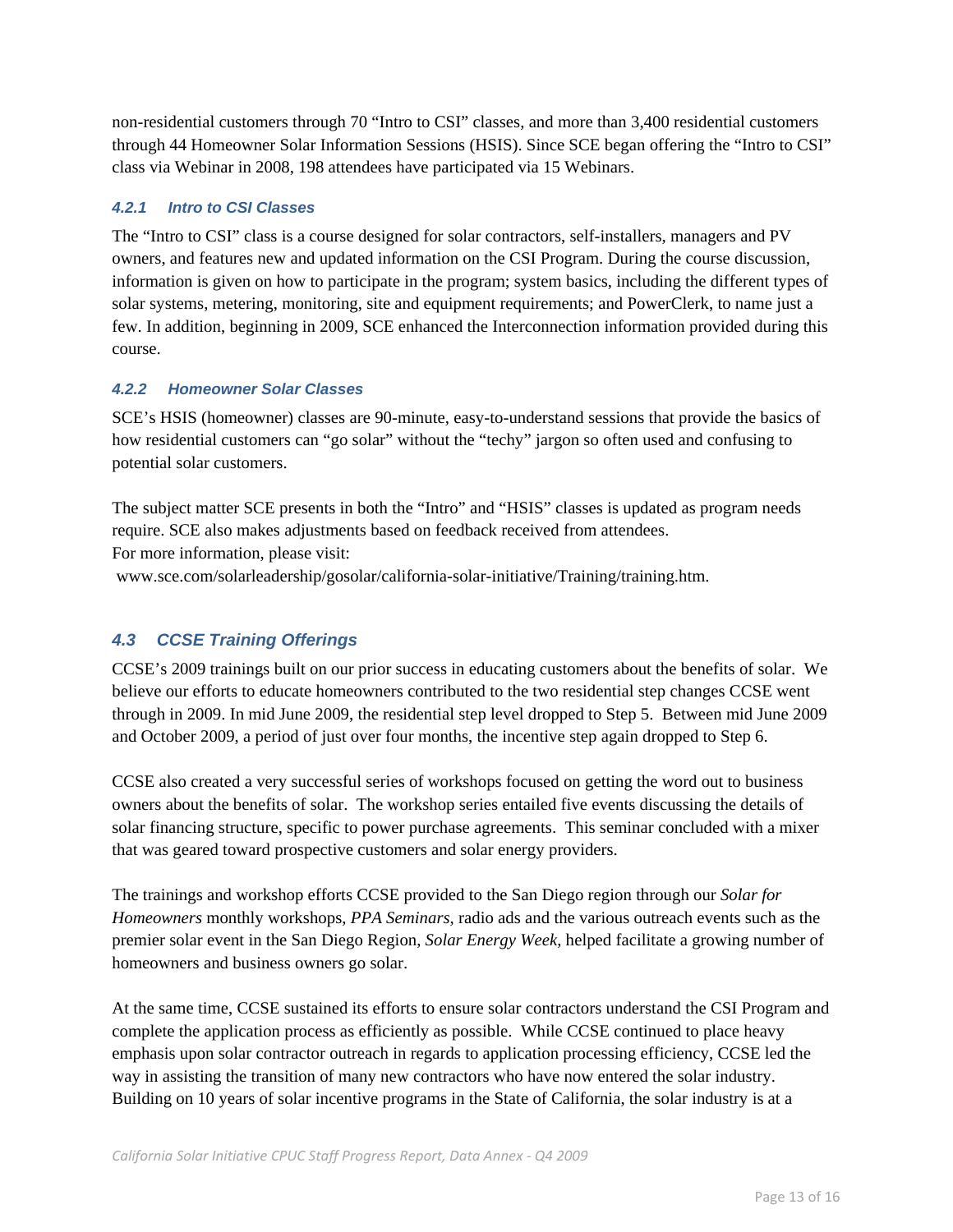crossroads in solar growth and ethics. Partnering with stakeholders such as CALSEIA, CCSE helped educate solar providers about the ethical business practices that are needed to help make the solar market sustainable.

## *4.3.1 California Solar Initiative (CSI) Application Process*

CCSE holds a quarterly workshop focusing on the CSI application process and any recent changes to the program. This training session is designed for contractors, but is open to the public.

## *4.3.2 Solar Shade Workshops*

On a monthly basis, CCSE holds a solar shade workshop that reviews the CSI program's shade measurement requirements and the CSI inspection protocol; CCSE strongly encourages all installers to attend.

### *4.3.3 Solar for Homeowners*

CCSE conducts a solar for homeowner's workshop that educates homeowners in the San Diego area, providing them with the basics of how to read their annual electricity usage and properly size a PV system for their home as well as an overview of the California Solar Initiative and the financial and environmental benefits of going solar.

### *4.3.4 Solar Sales and Marketing Ethics Training*

To underscore the importance of business ethics in the growing solar market, CCSE offered a sales and business ethics workshop in November 2009 in partnership with the California Solar Energy Industries Association (CALSEIA) to promote high standards of conduct in the solar marketplace.

In the last quarter of 2009, CCSE continued educating residential and nonresidential customers and solar contractors. Moving into 2010, CCSE is increasing its outreach and education activities. Since January 2010, we are offering the workshop *Solar for Homeowners* twice a month, and we have offered the *CSI Application Process* workshop three times this year due to the changes in processing. Starting March 2010, we will be offering the following workshops: *Solar for Contractors* (in partnership with the Solar Training Institute), *What Every Solar Contractor Must Know* (in partnership with the California State License Board), *California Solar Initiative Overview*, *and Solar Careers and Opportunities and the Business of Solar* (in partnership with Verve Solar Consulting).

For more information, visit: www.energycenter.org and click on "Events & Workshops".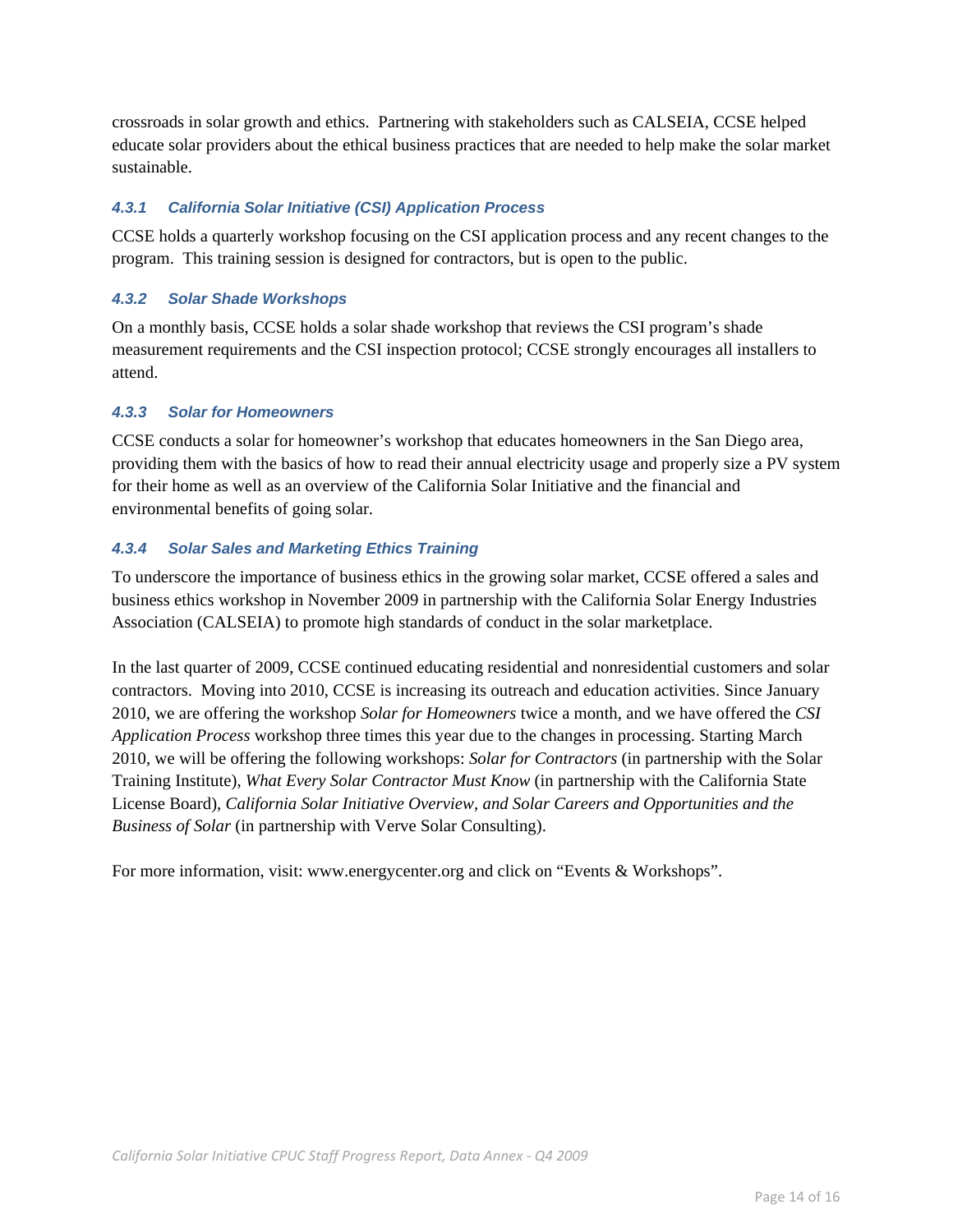## **5 Program Dropouts**

The CPUC hosted a workshop on CSI Program Dropouts and their effects on the CSI Budget in July 2008. Since that time, CPUC staff has continued to monitor and report on both the CSI Program dropout rate and the amount of incentive dollars unreserved when projects and their associated MW drop out of a higher incentive level and are added back in to the program after a step change, at a newer, lower incentive level.

**The CSI dropout rate is currently about 18.7%.** As of 12/30/2009, about 18.7% percent of reserved MW has dropped out of the Program, representing 19.9% of reserved incentive dollars. This average dropout rate was calculated from the Public Data Export, which draws on data from the 12/30/2009, PowerClerk data, and includes *only those applications that have ever been granted a CSI reservation* (non-blank "Reservation Reserved" or "Confirmed Reservation" or "Pending RFP" date for nonresidential projects, and non-blank "Confirmed Reservation" date for residential projects).

CPUC staff also continues to monitor the potential for future dropouts, based on projects that have passed the normal implementation timeline without becoming complete. For residential and commercial projects, this normal implementation timeframe is 12 months after a reservation is granted, and for government and non-profit projects the normative timeframe is 18 months after a reservation is granted. According to the PowerClerk data, approximately 7.4 % of total reserved MW, representing 7.9% of reserved incentive dollars, remain "active" and incomplete beyond their normal implementation time under the CSI Program, though it is important to note that the majority of these projects have demonstrated installation progress to the CSI PAs and have been granted extensions in accordance with the rules of the CSI Program Handbook. However, if we were to assume that all these incomplete projects will drop out, the percentage of incomplete projects beyond their normative timeframe plus the existing percentage of Program dropouts would yield an overall dropout rate of no more than 26.1% of reserved MW and 27.8% of reserved incentive dollars. Even this "worst case scenario" dropout rate is significantly less than the programmatic dropout rate of the CSI Program's predecessor, the Self Generation Incentive Program, which experienced dropout rates for solar projects at or above 50%.

### **There are about \$56 million in unreserved incentives associated with CSI Program dropouts.**

Additionally, when CSI projects drop out of the program and their associated MW are added in at a lower incentive rate, a small amount of incentive dollars become "unreserved". For example, if a 1 MW commercial project were to be reserved at incentive Step 4, its associated incentive would be \$1.9 million (1 MW x \$1.90/watt incentive). If that project was to drop out, and the MW was to be added back in at incentive Step 5, the associated incentive would be \$1.55 million (1 MW x \$1.55/watt incentive). That represents a difference of \$350,000 in unreserved incentive. The CPUC requires Program Administrators to regularly report on the amounts of these unreserved incentives, and publishes the overall sum of these unreserved incentives in the quarterly Staff Progress Reports. Table 8 shows that as of December 31, 2009, the sum of all unreserved incentive dollars was approximately \$56 million as reported by the Program Administrators in their responses to the CPUC Data Request dated March 8, 2010.